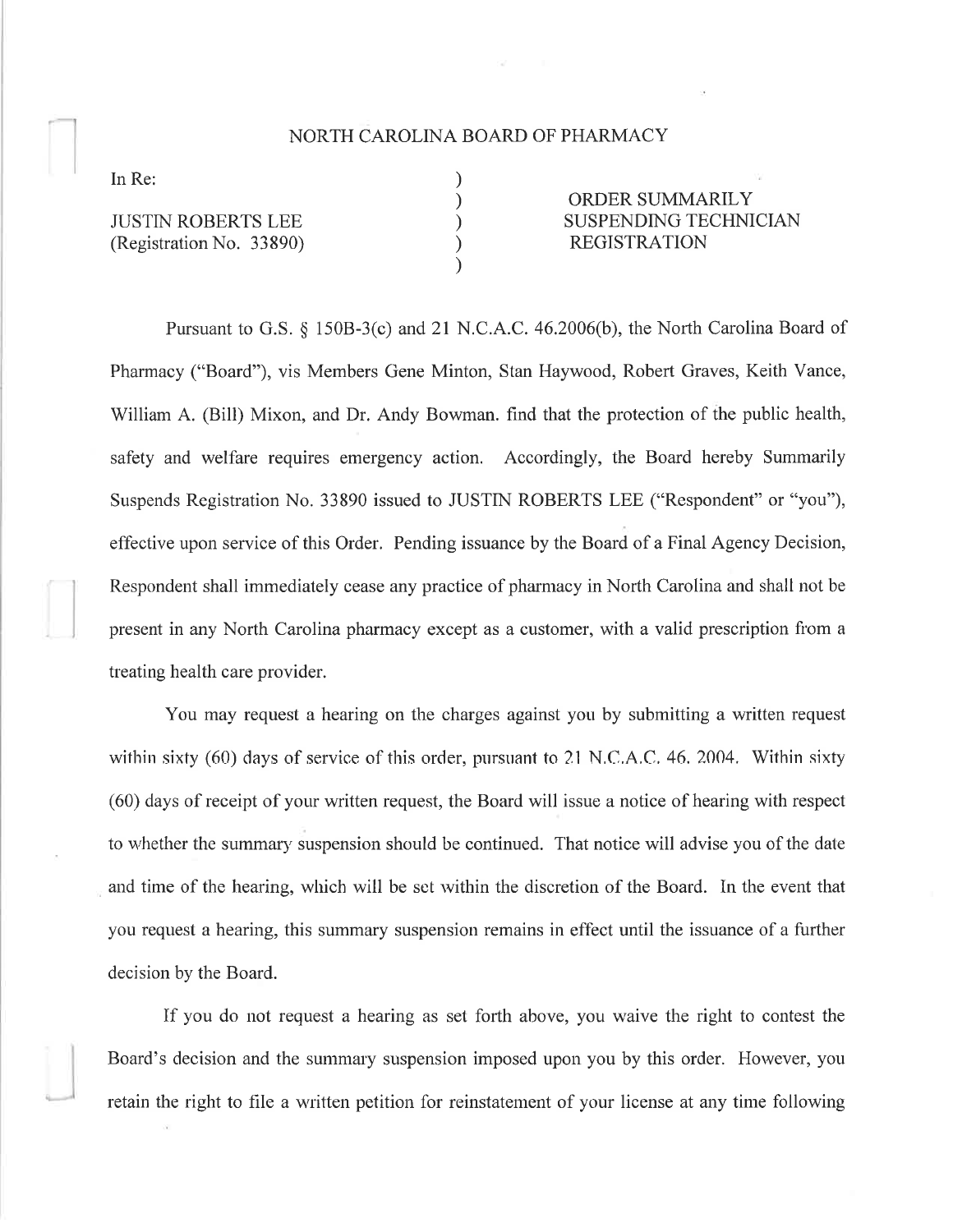this order. The Board will set a hearing at a time and place within its discretion and will rule on the petition for reinstatement, in its discretion, under its duty to consider the public health, safety and welfare.

By Order of the Board, this  $\frac{20^{\text{th}}}{\text{atay of}}$  day of  $\sqrt{\text{and}}$ , 2017.

NORTH CAROLINA BOARD OF PHARMACY

Jack W. Campbell, IV **Executive Director**